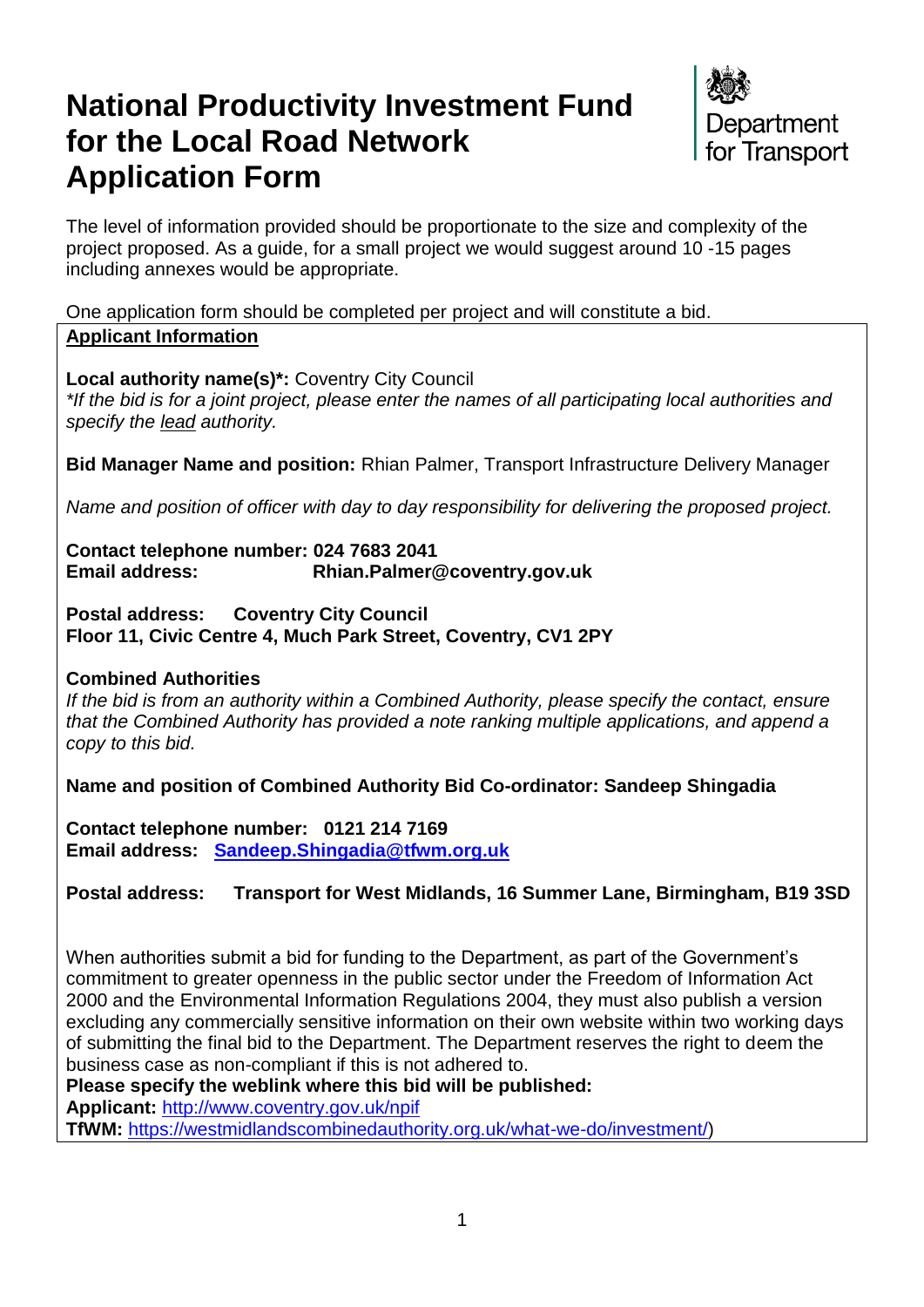# **SECTION A - Project description and funding profile**

**A1. Project name:** Coventry Ring Road Junction One Upgrade

A2 : Please enter a brief description of the proposed project (no more than 50 words)

**Junction 1 is Coventry's only ring road junction which isn't grade separated and experiences congestion. This scheme will remove a major bottleneck through grade separation, to enable vast improvements to network capacity, improve pedestrian and cycle routes from the city centre to the north of city and unlock 4.9ha development land.**

A3 : Please provide a short description of area covered by the bid (no more than 50 words) **The project area focuses on Junction 1 (B4113) of Coventry's Ring Road (A4053), north of the City Centre. The project delivers a grade separated junction, along with improved pedestrian and cycle linkages from Bishop Street, Leicester Row linking directly to the Canal Basin, part of the Bishop Street Regeneration Area.** OS Grid Reference: **SP33796** Postcode: **CV1 4LY**

Please append a map showing the location (and route) of the project, existing transport infrastructure and other points of particular relevance to the bid, e.g. housing and other development sites, employment areas, air quality management areas, constraints etc.

**Please refer to Annex A and B for location plan and plan showing the wider context of the scheme in relation to development sites. Annex C1 and C2 show the proposed scheme and Annex C3 showing how the scheme links to cycle routes between the City Centre and the area north of the city.**

| A4. How much funding are you bidding for? (please tick the relevant box): |           |
|---------------------------------------------------------------------------|-----------|
| <b>Small project bids</b> (requiring DfT funding of between £2m and £5m)  | $\bowtie$ |
| Large project bids (requiring DfT funding of between £5m and £10m)        |           |
|                                                                           |           |

|                 | A5. Has any Equality Analysis been undertaken in line with the Equality Duty? |  |
|-----------------|-------------------------------------------------------------------------------|--|
| $\boxtimes$ Yes | $\Box$ No                                                                     |  |
| See Annex D     |                                                                               |  |

**A6.** If you are planning to work with partnership bodies on this project (such as Development Corporations, National Parks Authorities, private sector bodies and transport operators) please include a short description below of how they will be involved.

**While there are no specific delivery partners involved on this project, the City Council will work closely with bus operators, Barberry who are developing one of the adjacent sites and other private developers, local businesses and residents along with the Coventry Canal Basin Trust. Stakeholder meetings will be arranged throughout the life of the project, from concept through to design and construction.**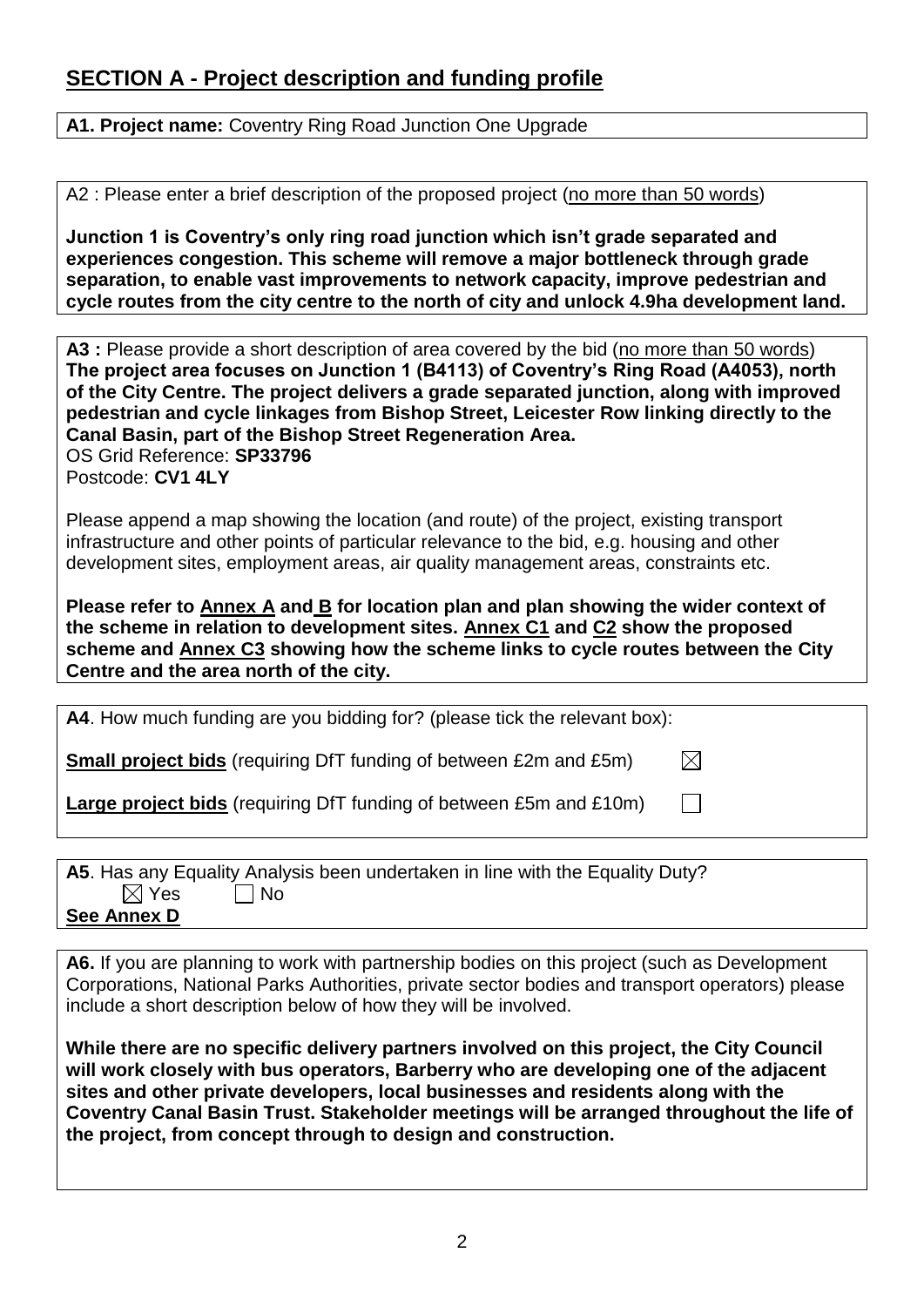| A7. Combined Authority (CA) Involvement                                                                                                                             |
|---------------------------------------------------------------------------------------------------------------------------------------------------------------------|
| Have you appended a letter from the Combined Authority supporting this bid? $\boxtimes$ Yes<br>No<br>See Annex E1 (following appraisal by WMCA)                     |
|                                                                                                                                                                     |
| A8. Local Enterprise Partnership (LEP) Involvement and support for housing delivery                                                                                 |
| Have you appended a letter from the LEP supporting this bid? $\boxtimes$ Yes<br><b>No</b><br><b>See Annex E2</b>                                                    |
| For proposed projects which encourage the delivery of housing, have you appended supporting<br>evidence from the housebuilder/developer?<br>l Yes<br>$\boxtimes$ No |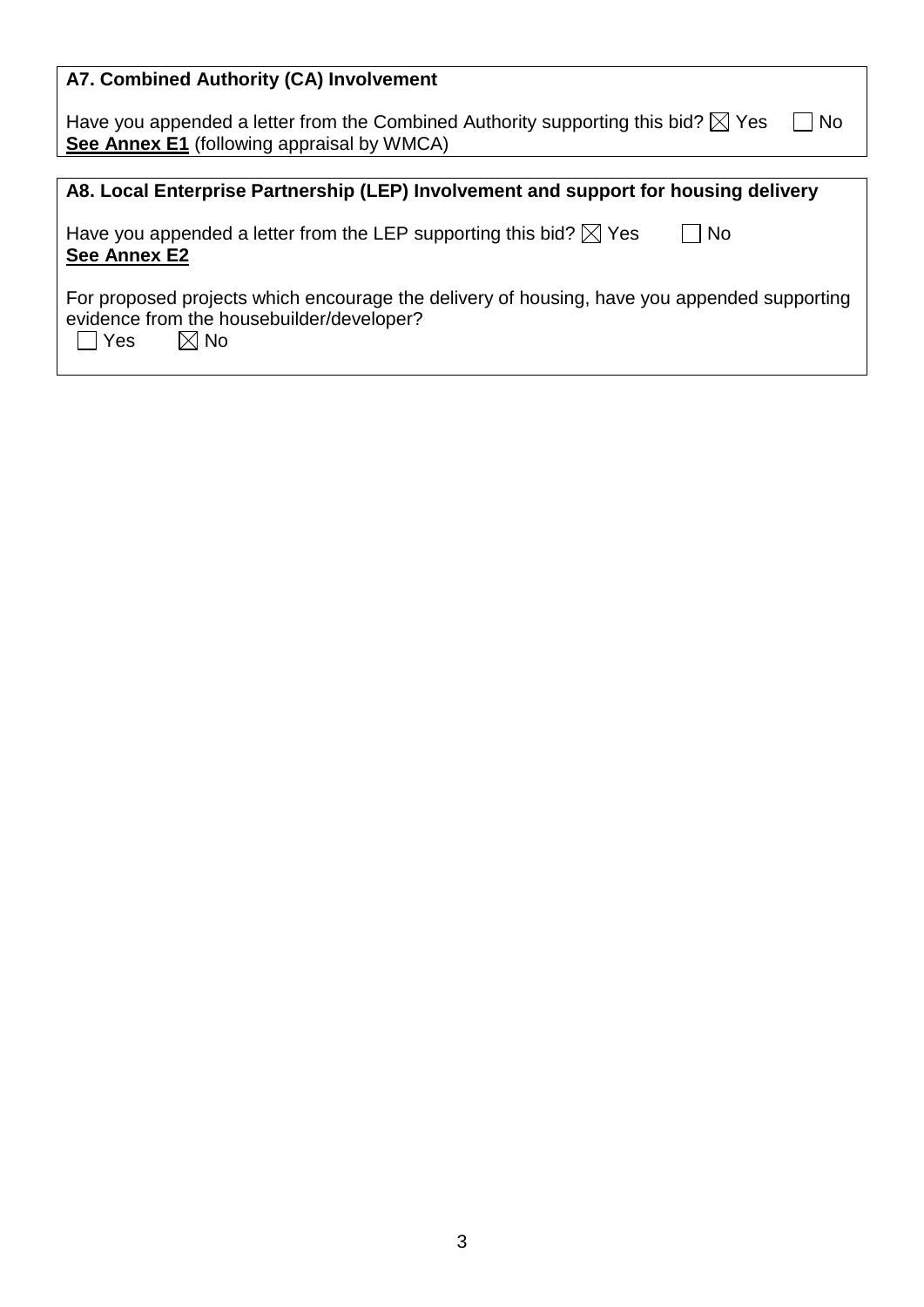# **SECTION B – The Business Case**

| <b>B1: Project Summary</b>                                                                                                                                                                                                                                                                                                                                                                                                                                                                                                                                                                                                                                                                     |
|------------------------------------------------------------------------------------------------------------------------------------------------------------------------------------------------------------------------------------------------------------------------------------------------------------------------------------------------------------------------------------------------------------------------------------------------------------------------------------------------------------------------------------------------------------------------------------------------------------------------------------------------------------------------------------------------|
| Please select what the project is trying to achieve (select all categories that apply)                                                                                                                                                                                                                                                                                                                                                                                                                                                                                                                                                                                                         |
| <b>Essential</b><br>$\boxtimes$ Ease urban congestion<br>$\boxtimes$ Unlock economic growth and job creation opportunities<br>$\boxtimes$ Enable the delivery of housing development                                                                                                                                                                                                                                                                                                                                                                                                                                                                                                           |
| <b>Desirable</b><br>$\boxtimes$ Improve Air Quality and /or Reduce CO2 emissions<br>Incentivising skills and apprentices                                                                                                                                                                                                                                                                                                                                                                                                                                                                                                                                                                       |
| Other(s), Please specify -                                                                                                                                                                                                                                                                                                                                                                                                                                                                                                                                                                                                                                                                     |
| <b>B2</b> : Please provide evidence on the following questions (max 100 words for each question):                                                                                                                                                                                                                                                                                                                                                                                                                                                                                                                                                                                              |
|                                                                                                                                                                                                                                                                                                                                                                                                                                                                                                                                                                                                                                                                                                |
| a) What is the problem that is being addressed?                                                                                                                                                                                                                                                                                                                                                                                                                                                                                                                                                                                                                                                |
| Junction One is currently the only non-grade separated junction on Coventry's ring road.<br>The current junction layout presents a bottleneck on the ring road and creates<br>congestion and acts as a barrier for pedestrians and cyclists. The only current route<br>between the city centre and historic Canal Basin is via a dated pedestrian footbridge,<br>which discourages movement and acts as a constraint. Poor accessibility and network<br>capacity also currently serve as a constraint to adjacent brownfield land development.<br>There is a citywide strategy to break down the barrier of the ring road to enable the city<br>centre to grow beyond it.                      |
| b) What options have been considered and why have alternatives been rejected?                                                                                                                                                                                                                                                                                                                                                                                                                                                                                                                                                                                                                  |
| An alternative option includes re-modelling of the roundabout to help ease congestion,<br>replacing the existing footbridge with an at-grade controlled crossing, and introducing<br>one way traffic flow on Leicester Row. This was tabled for public consultation, one of the<br>key issues raised was perceived safety of pedestrians crossing the controlled at-grade<br>crossing on the ring road, along with pushing more traffic on Leicester Row, which<br>would impact accessibility directly to the Canal Basin and potentially infringe on local<br>properties. A flyover option would provide unrestricted traffic movements and a safe<br>pedestrian crossing on the desire line. |
| c) What are the expected benefits/outcomes? For example, could include easing urban<br>congestion, job creation, enabling a number of new dwellings, facilitating increased GVA.                                                                                                                                                                                                                                                                                                                                                                                                                                                                                                               |
| The expected outcomes of the scheme are as follows:                                                                                                                                                                                                                                                                                                                                                                                                                                                                                                                                                                                                                                            |
| 1) The scheme will trigger comprehensive redevelopment in the Bishop Street<br>Regeneration Area, through better integration of the Canal Basin to the city centre and<br>providing infrastructure to enable redevelopment of the wider area;<br>2) Easing urban congestion – improving network capacity at Junction One and easing<br>congestion on the wider network;                                                                                                                                                                                                                                                                                                                        |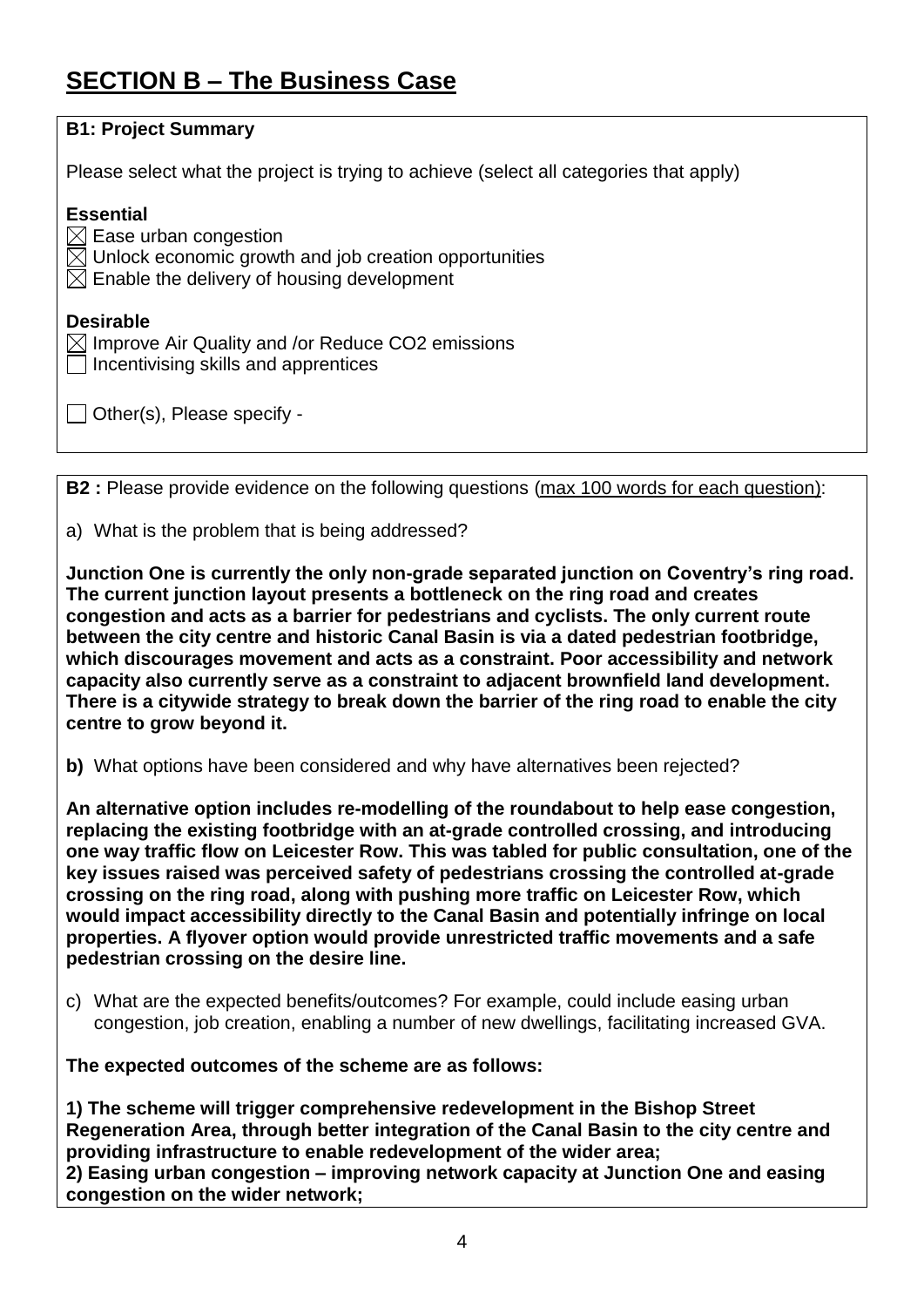**3) Improving connectivity for pedestrians and cyclists to unlock growth potential at the Canal Basin;**

**4) Unlock 4.9ha brownfield development land, which will deliver a mix of commercial and residential developments;**

**5) Create 779 new jobs through adjacent mixed development sites.** 

**6) Create up to 2233 new homes.**

**Details of the calculations of the outputs can be found in Annex F, along with Annex G plan which outlines the development sites.**

d) Are there are any related activities that the success of this project relies upon? For example, land acquisition, other transport interventions requiring separate funding or consents?

**Local Growth Deal funding is already secure and WMCA have approved the Strategic Outline Business Case for the scheme, with an Outline Business Case due to be submitted later this year and Full Business Case February 2018 to secure Devo Deal funding, with a view to starting works on site spring 2018. NPIF funding will complete the funding package. The scheme can be delivered within land controlled by the City Council and would not require any additional elements of land or premises.**

e) What will happen if funding for this project is not secured - would an alternative (lower cost) solution be implemented (if yes, please describe this alternative and how it differs from the proposed project)?

**If funding isn't secured then a more basic scheme could be delivered but would not offer the same economic benefits. The more basic cheaper option would deliver an at-grade controlled pedestrian crossing away from the desire line would be the only alternative to the current pedestrian footbridge and would not likely to result in maximising footfall opportunities and increasing GVA. This option would improve traffic flow, but not to the extent of grade separation so would not be as attractive to enable adjacent development sites to come forward.**

f) What is the impact of the project – and any associated mitigation works – on any statutory environmental constraints? For example, Local Air Quality Management Zones.

**The whole of Coventry has been declared an AQMA. The main pollutants of concern in Coventry are associated with road traffic emissions, particularly areas where traffic queues regularly, such as Junction One. The scheme will help improve air quality by encouraging modal shift and reducing congestion. This will be achieved by improving accessibility for walking and cycling, including connections to key cycle routes between the city centre and the north of the city (see Annex C2) and upgrade junction capacity to minimise standing traffic, which will improve bus access from the city centre to Foleshill Road, the city's busiest bus corridor,**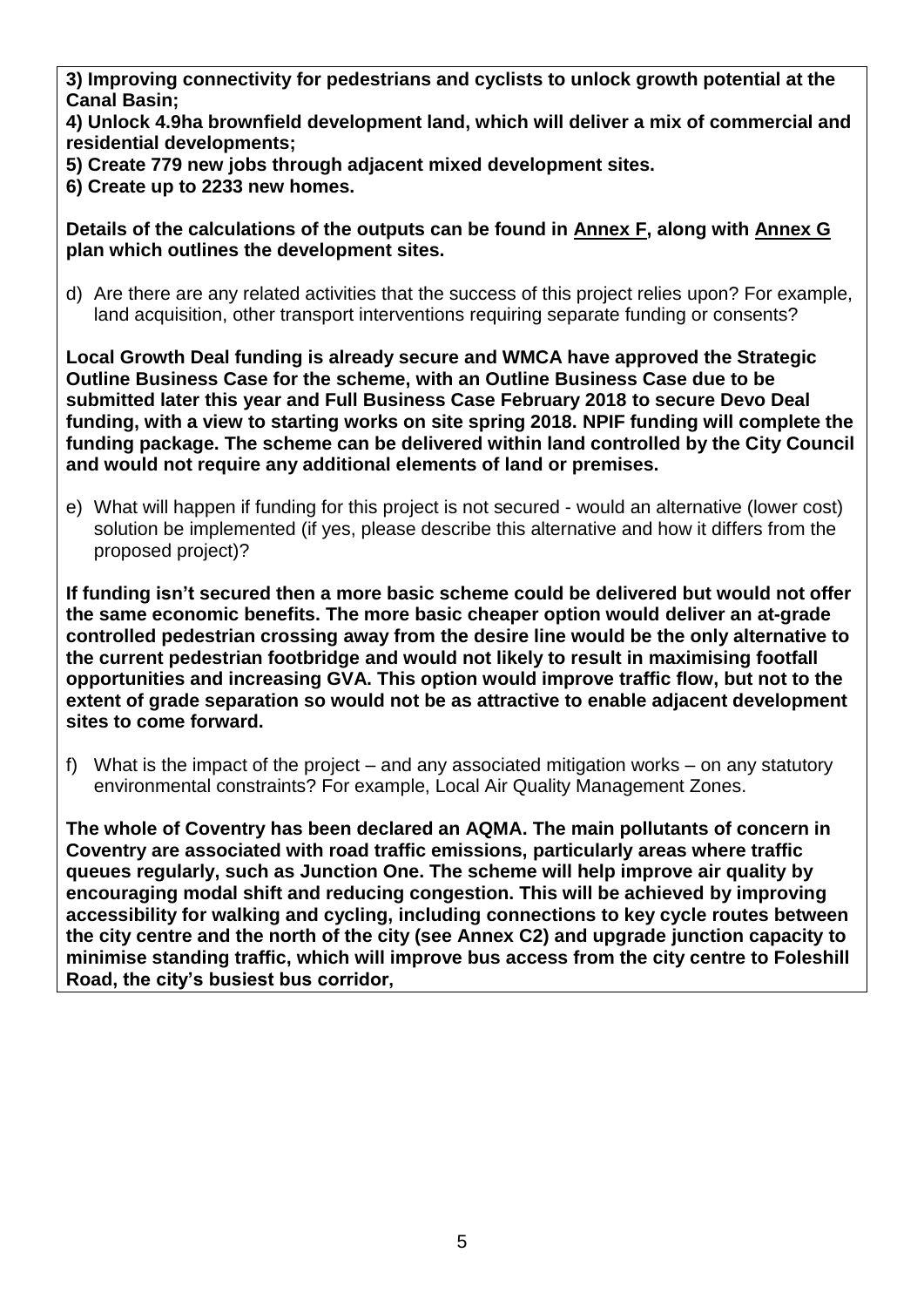**B3 :** Please complete the following table. **Figures should be entered in £000s**  $(i.e. £10,000 = 10).$ 

**Table A: Funding profile (Nominal terms)**

*Notes:*

*1) Department for Transport funding must not go beyond 2019-20 financial year. 2) Bidders are asked to consider making a local contribution to the total cost. It is indicated that this might be around 30%, although this is not mandatory.*

**B4 : Local Contribution & Third Party Funding :** Please provide information on the following questions (max 100 words on items a and b):

a) Provide an outline of all non-DfT funding contributions to the project costs, the level of commitment, and when the contributions will become available.

b) List any other funding applications you have made for this project or variants thereof and the outcome of these applications, including any reasons for rejection.

## **B5 Economic Case**

This section should set out the range of impacts – both beneficial and adverse – of the project. The scope of information requested (and in the supporting annexes) will vary, including according to whether the application is for a small or large project.

## **A) Requirements for small project bids (i.e. DfT contribution of less than £5m)**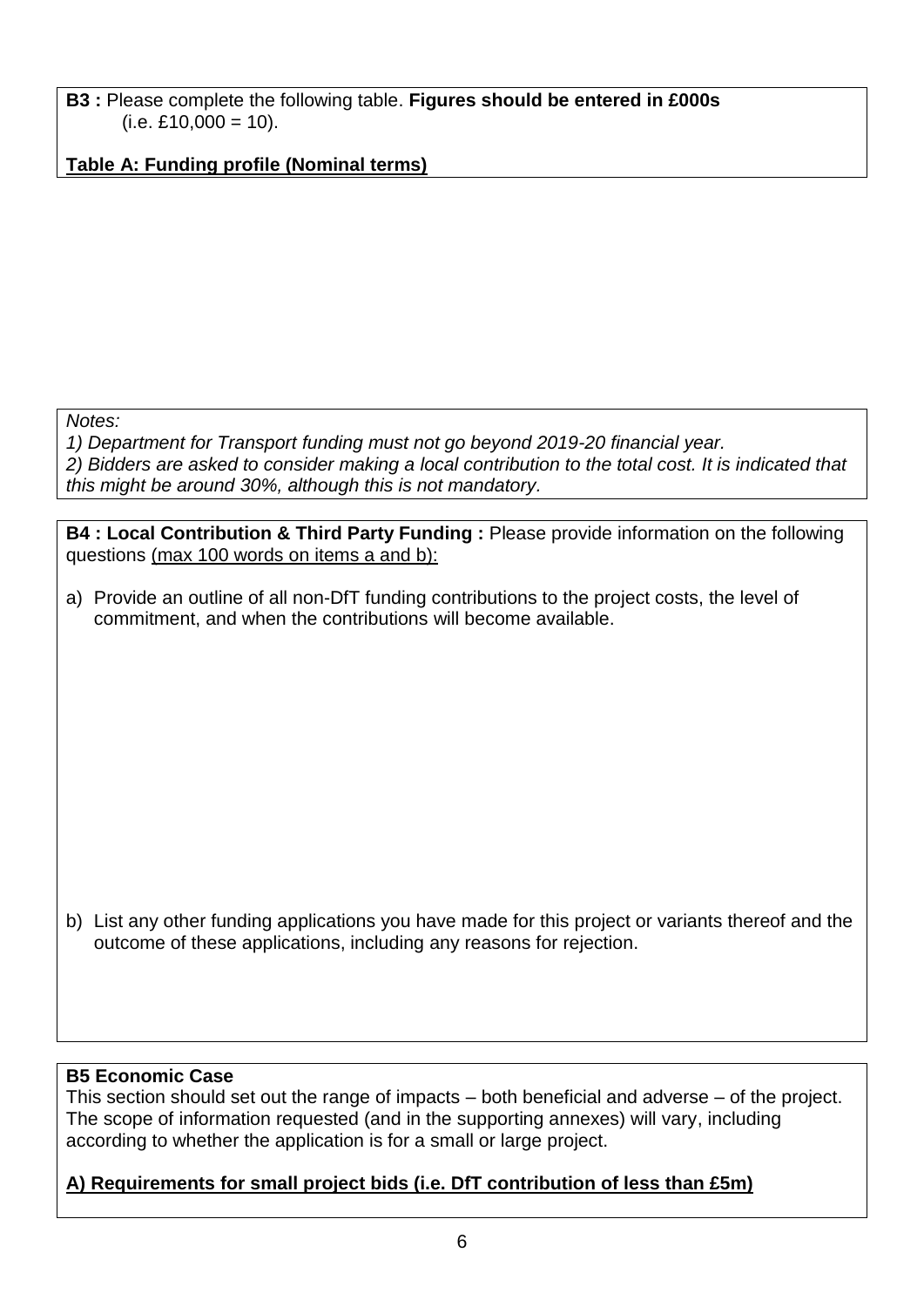- a) Please provide a description of your assessment of the impact of the project to include:
- Significant positive and negative impacts (quantified where possible) including in relation to air quality and CO₂ emissions.
- A description of the key risks and uncertainties (**see Annex I)**
- If any modelling has been used to forecast the impact of the project please set out the methods used to determine that it is fit for purpose

*\* Small projects bids are not required to produce a Benefit Cost Ratio (BCR) but may want to include this here if available.*

**The project will assist in reducing the CO2 emissions around Junction 1 by reducing the congestion that currently occurs during the peak periods. The free flow flyover will remove the need for vehicles to queue and wait on the approaches to the roundabout whilst removing the need to undertake a stop/start due to the existing traffic signals. The scheme will help improve bus journey times, particularly in relation to the city's busiest bus corridor on Foleshill Road and help improve service reliability to encourage modal shift to greener modes of travel. The at-grade pedestrian and cycle linkage will improve connectivity between the city centre and the north of the city, and will encourage modal shift. This is particularly important with regards to linking to cycle routes in the north include the SUE at Kerseley, which currently are constrained by the poor bridge link.**

**The BCR for the scheme has been calculated at 4:1. The calculations can be found in Annex E***.* **It is projected that the scheme will create 255 construction jobs alongside 13 apprenticeships during the construction period, and will unlock key 4.9ha development sites within the Bishop Street Regeneration Plan, which is detailed in Coventry's Local Plan and Area Action Plan, which is soon to be adopted. The development sites will be a mix of A class use, alongside residential development and will generate 2233 new homes. Note that the current BCR does not include for the traffic benefits of the scheme.**

**Initial traffic modelling has been undertaken based on 2014 data. This was due to no forecast year model being available; and hence the benefits presented in the pro-forma are very conservative as they're only based on traffic levels from 2014. Future year levels of traffic would create much higher dis-benefits that the scheme would alleviate – particularly with the addition of Friargate and City Centre South developments on the network. Further modelling will be undertaken as part of the scheme development process to capture these benefits which will like increase the BCR. Further information on the methodology is set out in Annex K.**

**The project risks and uncertainties are outlined in Annex M. Key risks and uncertainties include ground conditions, utilities and reputational risk during delivery due to disruption.**

b) Small project bidders should provide the following in annexes as supporting material:

| Has a <b>Project Impacts Pro Forma</b> been appended?                                                   | $\boxtimes$ Yes | l No | N/A           |
|---------------------------------------------------------------------------------------------------------|-----------------|------|---------------|
| (See Annex J)<br>Has a description of data sources / forecasts been appended? $\boxtimes$ Yes $\Box$ No |                 |      | $\bigcup$ N/A |
| (See Annex K)                                                                                           |                 |      |               |
| Has an Appraisal Summary Table been appended?<br>(See Annex L and Annex L1 Supporting Document)         | $\boxtimes$ Yes | No   | N/A           |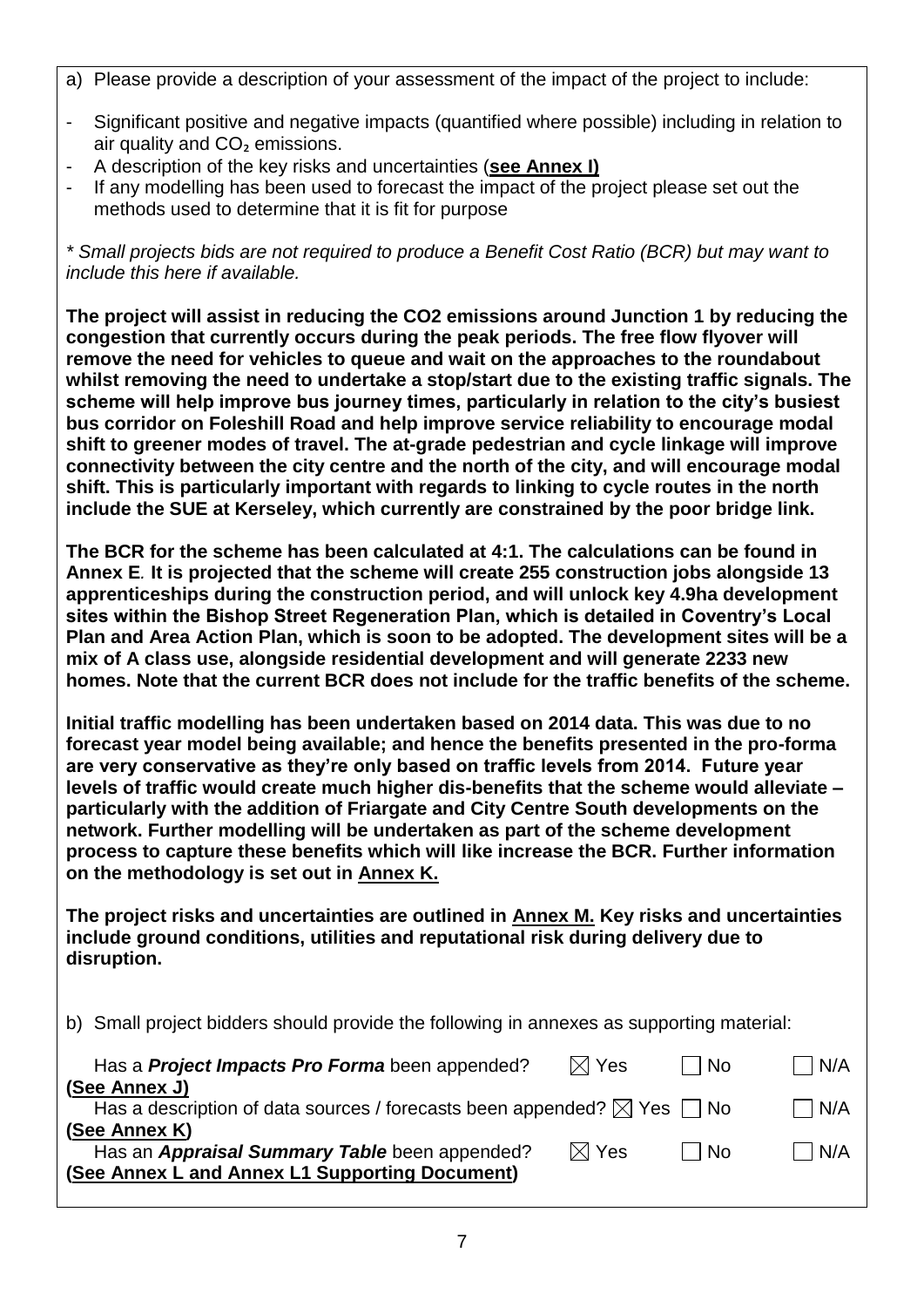Other material supporting your assessment of the project described in this section should be appended to the bid.

*\* This list is not necessarily exhaustive and it is the responsibility of bidders to provide sufficient information to demonstrate the analysis supporting the economic case is fit-for-purpose.*

## **B) Additional requirements for large project bids (i.e. DfT contribution of more than £5m)**

- c) Please provide a short description (max 500 words) of your assessment of the value for money of the project including your estimate of the Benefit Cost Ratio (BCR) to include:
- Significant monetised and non-monetised costs and benefits
- Description of the key risks and uncertainties and the impact these have on the BCR;
- Key assumptions including: appraisal period, forecast years, optimism bias applied; and
- Description of the modelling approach used to forecast the impact of the project and the checks that have been undertaken to determine that it is fit-for-purpose.
- d) Additionally detailed evidence supporting your assessment, including the completed [Appraisal Summary Table,](https://www.gov.uk/government/publications/webtag-appraisal-tables) should be attached as annexes to this bid. **A checklist of material to be submitted in support of large project bids has been provided.**

| Has an Appraisal Summary Table been appended?                                        | $\boxtimes$ Yes | $\Box$ No | $\Box$ N/A |
|--------------------------------------------------------------------------------------|-----------------|-----------|------------|
| See Annex L and Annex L1 Supporting Document                                         |                 |           |            |
| - Please append any additional supporting information (as set out in the Checklist). |                 |           |            |

*\*It is the responsibility of bidders to provide sufficient information for DfT to undertake a full review of the analysis.*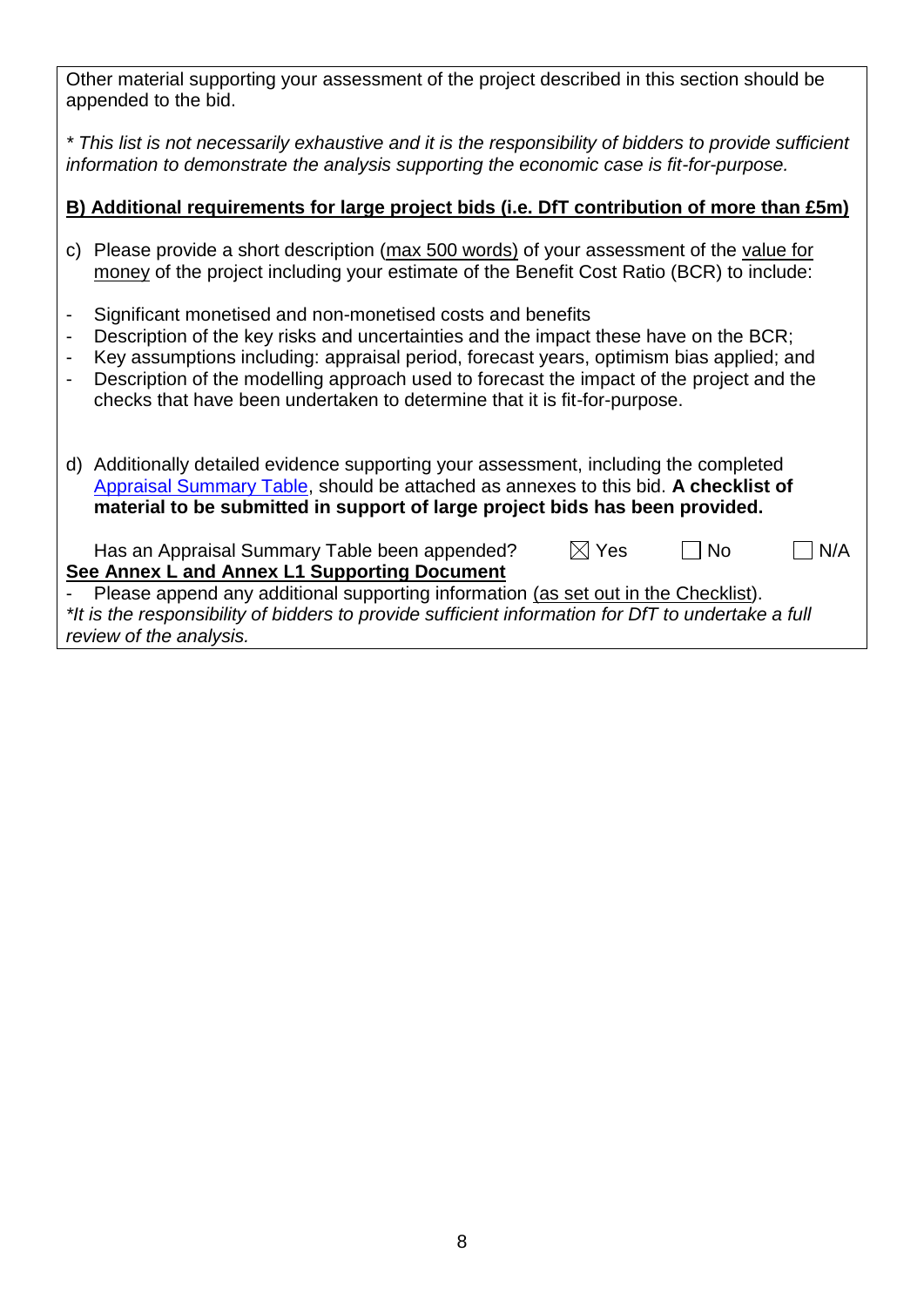| B6 Economic Case: For all bids the following questions relating to desirable criteria should be<br>answered.                                                                                                                                                                                                                                                                                                                                                                                                                                                                                                                                                                                                |  |  |  |
|-------------------------------------------------------------------------------------------------------------------------------------------------------------------------------------------------------------------------------------------------------------------------------------------------------------------------------------------------------------------------------------------------------------------------------------------------------------------------------------------------------------------------------------------------------------------------------------------------------------------------------------------------------------------------------------------------------------|--|--|--|
| Please describe the air quality situation in the area where the project will be implemented by<br>answering the three questions below.                                                                                                                                                                                                                                                                                                                                                                                                                                                                                                                                                                      |  |  |  |
| i) Has Defra's national air quality assessment, as reported to the EU Commission, identified<br>and/or projected an exceedance in the area where the project will be implemented?                                                                                                                                                                                                                                                                                                                                                                                                                                                                                                                           |  |  |  |
| $\boxtimes$ No<br>  Yes                                                                                                                                                                                                                                                                                                                                                                                                                                                                                                                                                                                                                                                                                     |  |  |  |
| ii) Is there one or more Air Quality Management Areas (AQMAs) in the area where the project<br>will be implemented? AQMAs must have been declared on or before the 31 March 2017                                                                                                                                                                                                                                                                                                                                                                                                                                                                                                                            |  |  |  |
| $\boxtimes$ Yes<br>    No                                                                                                                                                                                                                                                                                                                                                                                                                                                                                                                                                                                                                                                                                   |  |  |  |
| iii) What is the project's impact on local air quality?                                                                                                                                                                                                                                                                                                                                                                                                                                                                                                                                                                                                                                                     |  |  |  |
| $\boxtimes$ Positive<br>$\Box$ Neutral<br>$\blacksquare$ Negative                                                                                                                                                                                                                                                                                                                                                                                                                                                                                                                                                                                                                                           |  |  |  |
| Please supply further details:<br>$\blacksquare$                                                                                                                                                                                                                                                                                                                                                                                                                                                                                                                                                                                                                                                            |  |  |  |
| project falls within. The project will remove current barriers for walking and cycling<br>through the introduction of a new at grade crossing at Junction One of the ring road, to<br>encourage modal shift. It will improve key connections to pivotal cycle routes to the<br>north of the city centre, including the Sustainable Urban Extension at Kerseley. The<br>introduction of a flyover will result in more network capacity and improved traffic flows,<br>which means less congestion and standing traffic which is a key contribution to air<br>pollution in Coventry. The new road layout will help ensure bus services run more<br>efficiently and reliantly, further supporting modal shift. |  |  |  |
| iv) Does the project promoter incentivise skills development through its supply chain?                                                                                                                                                                                                                                                                                                                                                                                                                                                                                                                                                                                                                      |  |  |  |
| $\boxtimes$ Yes<br>$\Box$ No<br>$\big  N/A$                                                                                                                                                                                                                                                                                                                                                                                                                                                                                                                                                                                                                                                                 |  |  |  |
| Please supply further details:                                                                                                                                                                                                                                                                                                                                                                                                                                                                                                                                                                                                                                                                              |  |  |  |
| The City Council will require the successful Contractor to recruit apprentices to form 5%<br>of its workforce, promoting skills development in the construction industry for young<br>people.                                                                                                                                                                                                                                                                                                                                                                                                                                                                                                               |  |  |  |
| <b>B7. Management Case - Delivery (Essential)</b>                                                                                                                                                                                                                                                                                                                                                                                                                                                                                                                                                                                                                                                           |  |  |  |
| Deliverability is one of the essential criteria for this Fund and as such any bid should set out,<br>with a limit of 100 words for each of a) to b), any necessary statutory procedures that are<br>needed before it can be constructed.                                                                                                                                                                                                                                                                                                                                                                                                                                                                    |  |  |  |
| a) A project plan (typically summarised in Gantt chart form) with milestones should be included,<br>covering the period from submission of the bid to project completion.                                                                                                                                                                                                                                                                                                                                                                                                                                                                                                                                   |  |  |  |
| Has a project plan been appended to your bid?<br>$\boxtimes$ Yes<br>No<br>See Annex M.                                                                                                                                                                                                                                                                                                                                                                                                                                                                                                                                                                                                                      |  |  |  |

9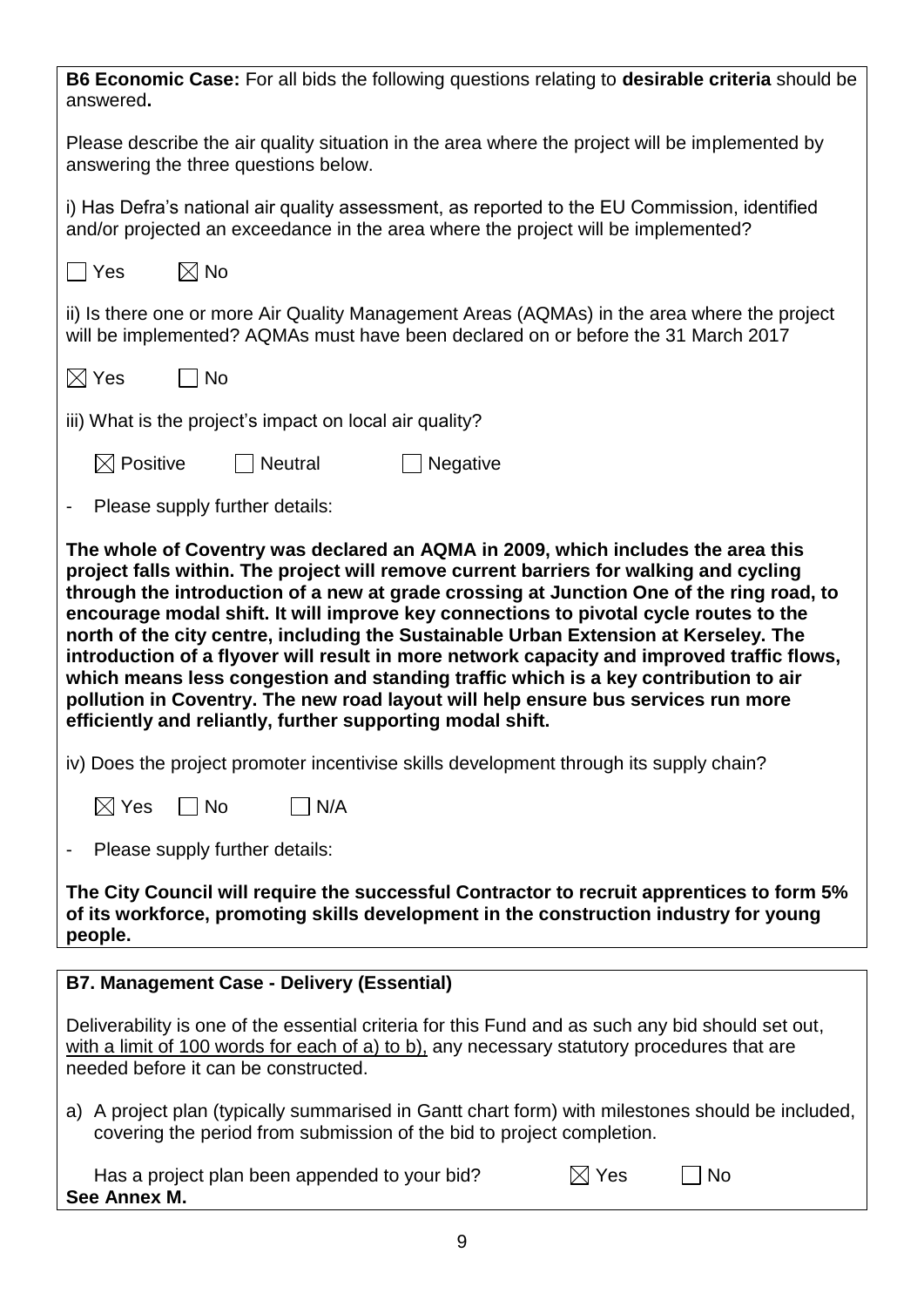| b) | If delivery of the project is dependent on land acquisition, please include a letter from the<br>respective land owner(s) to demonstrate that arrangements are in place to secure the land<br>to enable the authority to meet its construction milestones. |                        |  |
|----|------------------------------------------------------------------------------------------------------------------------------------------------------------------------------------------------------------------------------------------------------------|------------------------|--|
|    | Has a letter relating to land acquisition been appended? $\vert \vert$<br>l Yes                                                                                                                                                                            | $\boxtimes$ N/A<br>No. |  |
| C) | Please provide in Table C summary details of your construction milestones (at least one but<br>no more than 6) between start and completion of works:                                                                                                      |                        |  |
|    | <b>Table C: Construction milestones</b>                                                                                                                                                                                                                    |                        |  |
|    |                                                                                                                                                                                                                                                            |                        |  |
|    |                                                                                                                                                                                                                                                            | <b>Estimated Date</b>  |  |
|    | <b>Start of works</b>                                                                                                                                                                                                                                      |                        |  |
|    | <b>Initial Utility Diversion Works</b>                                                                                                                                                                                                                     | March 2018             |  |
|    | Start of main works on site                                                                                                                                                                                                                                | <b>June 2018</b>       |  |
|    | Start of construction of main flyover works                                                                                                                                                                                                                | August 2018            |  |
|    | Pedestrian crossing installation and existing bridge<br>removal                                                                                                                                                                                            | March 2019             |  |

#### **Opening date** August 2019

#### **Completion of works (if different)**

d) Please list any major transport projects costing over £5m in the last 5 years which the authority has delivered, including details of whether these were completed to time and budget (and if not, whether there were any mitigating circumstances)

**Coventry City Council has delivered over £85m transport infrastructure schemes over the last 5 years, ranging from highway improvements, new bridges and public realm schemes. All of the schemes have served multiple purposes, not just improving connectivity and traffic flows but also unlocking development sites, improve the setting of the city's heritage sites and creating attractive public realm to stimulate inward investment. Examples of schemes are as follows:**

**2012 Olympics Broadgate Square & Gosford Street – Public Realm - £10M ERDF funding was awarded in 2010 to deliver an ambitious programme of public realm improvements in Coventry City Centre, ahead of the 2012 Olympics for which Coventry was a host city. The schemes included closing the road in Broadgate which was previously dominated by traffic to create a high quality pedestrianised square in the heart of the city centre. Gosford Street involved transforming a highway dominated area in the heart of Coventry University's campus, creating an innovative shared space environment, through removal of traffic signals, widening of footways and high quality public realm. Both schemes were completed to programme and budget. The Broadgate scheme has resulted in levering in £6m private investment from Shearers Group to regenerate the 1980s Cathedral Lanes Shopping Centre, opening new restaurants and bars which have boosted the city's night time economy. The Gosford Street scheme has helped supported the ongoing delivery of Coventry University's ambitious Masterplan. The success of these schemes has led to levering in further funding to deliver a wider city centre public realm programme, as below.**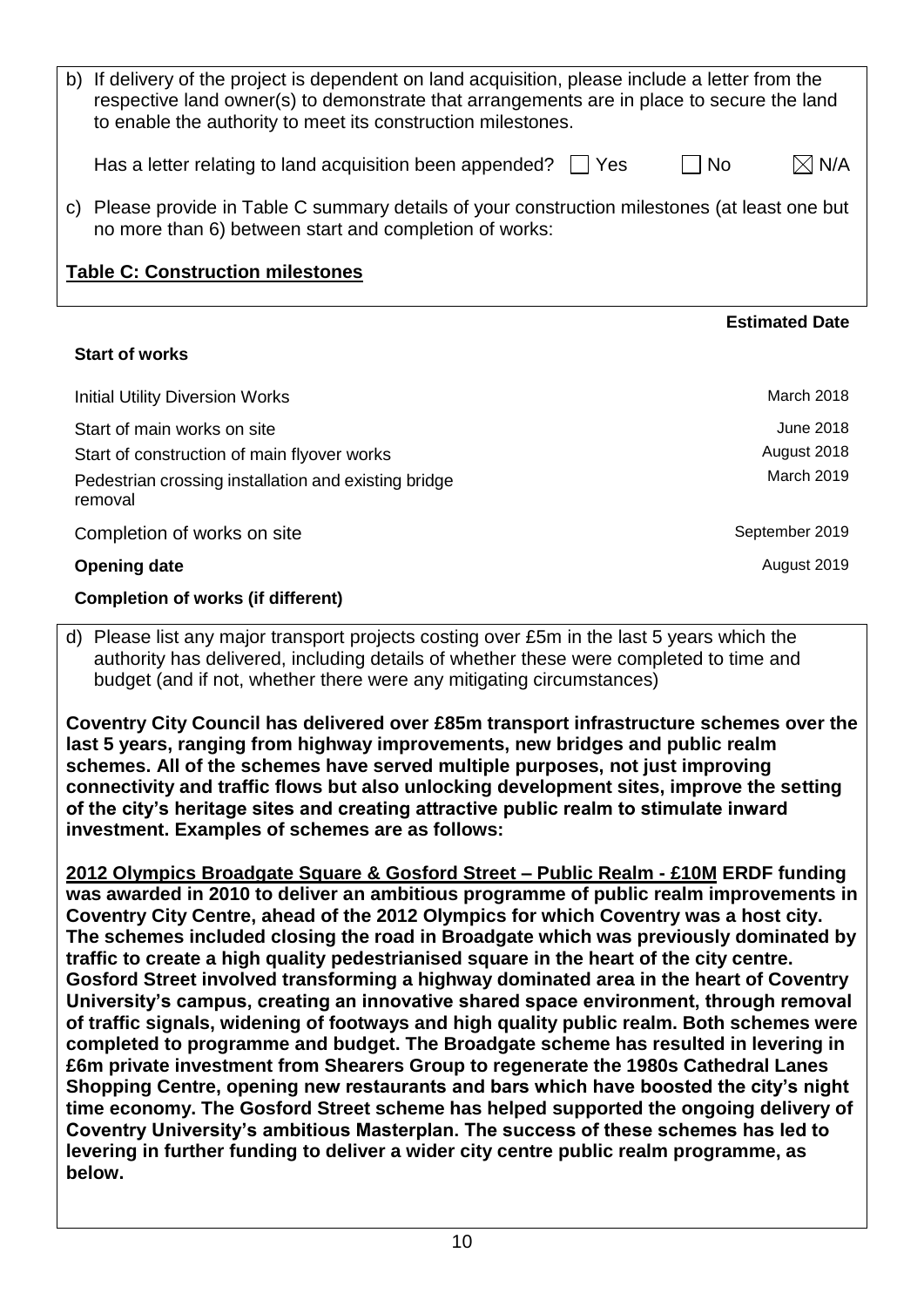**City Centre Public Realm Programme - £23M Between 2013-2015 the City Council delivered a programme of city centre public realm schemes, transforming the urban environment. The schemes included Council House Square, Belgrade Plaza and Gosford Street/Coventry University Campus. The works that were delivered including realignment of roads and widening of footways, installation of high quality paving and landscaping, de-cluttering and introducing a 20mph city centre zone. The schemes have not only resulted in significant improvements to the city centre environment but also levered inward investment and adjacent sites are now being developed. The schemes were delivered to budget and programme, which was very tight due to the main funding source being ERDF which had to be spent by the end of December 2015.**

**Friargate Bridge Deck – New Bridge Deck, highways and public realm - £17M The scheme involved transformation of Junction 6 of the ring road, removing the barrier of the ring road to unlock development through creation of a new 100m bridge deck on top of the ring road, leaving the functionality of the ring road itself intact. The programme was delivered to extremely challenging timescales, funding was awarded in May 2013 and it was required to be complete by summer 2015. In this 2 year period design was completed from concept stage to detail in just 9 months, with work starting on site spring 2014. Original contract cost £9.5M however additional works were added to the project during its lifetime as additional funding was awarded to maximise the benefits of the scheme, which served remove the barrier of the ring road to unlock the eastern extent of the prestigious £100m Friargate mixed development. The new Friargate Business District 37 acres of Grade A offices, hotels, residential and leisure space. The combined additional works totalled £4M. Significant increases in costs were incurred during construction due to unknown ground conditions leading to changes to the pile foundations and structural elements of the works. Furthermore the drainage items required deep excavations on the slip roads which increased both cost and programme. Since completion, construction of the Friargate development is underway, which will create up to 15,000 new jobs in Coventry, along with over 400 new homes.**

**Whitley Junction/JLR – New Bridge and highways - £10.8M Similar to the Friargate Bridge scheme, this project was awarded RGF funding to be delivered in the same challenging timescales. The original scheme contract value was £9M for a 15 month construction period. The main objective of the scheme was to provide a new bridge to better connect the Jaguar Land Rover (JLR) HQ at Whitley to the A444. The project overran due to issues related to ground conditions which affected installation of the pile foundations to the bridge and abutments. Other impacts such as weather also caused delay to the project, resulting in an extension of programme to 20 months. The scheme has been instrumental in leading to the £0.5bn expansion of JLR's HQ currently underway.**

## **B8. Management Case – Statutory Powers and Consents (Essential)**

- a) Please list if applicable, each power / consent etc. already obtained, details of date acquired, challenge period (if applicable), date of expiry of powers and conditions attached to them. Any key dates should be referenced in your project plan. **NA**
- b) Please list if applicable any outstanding statutory powers / consents etc. including the timetable for obtaining them. **NA**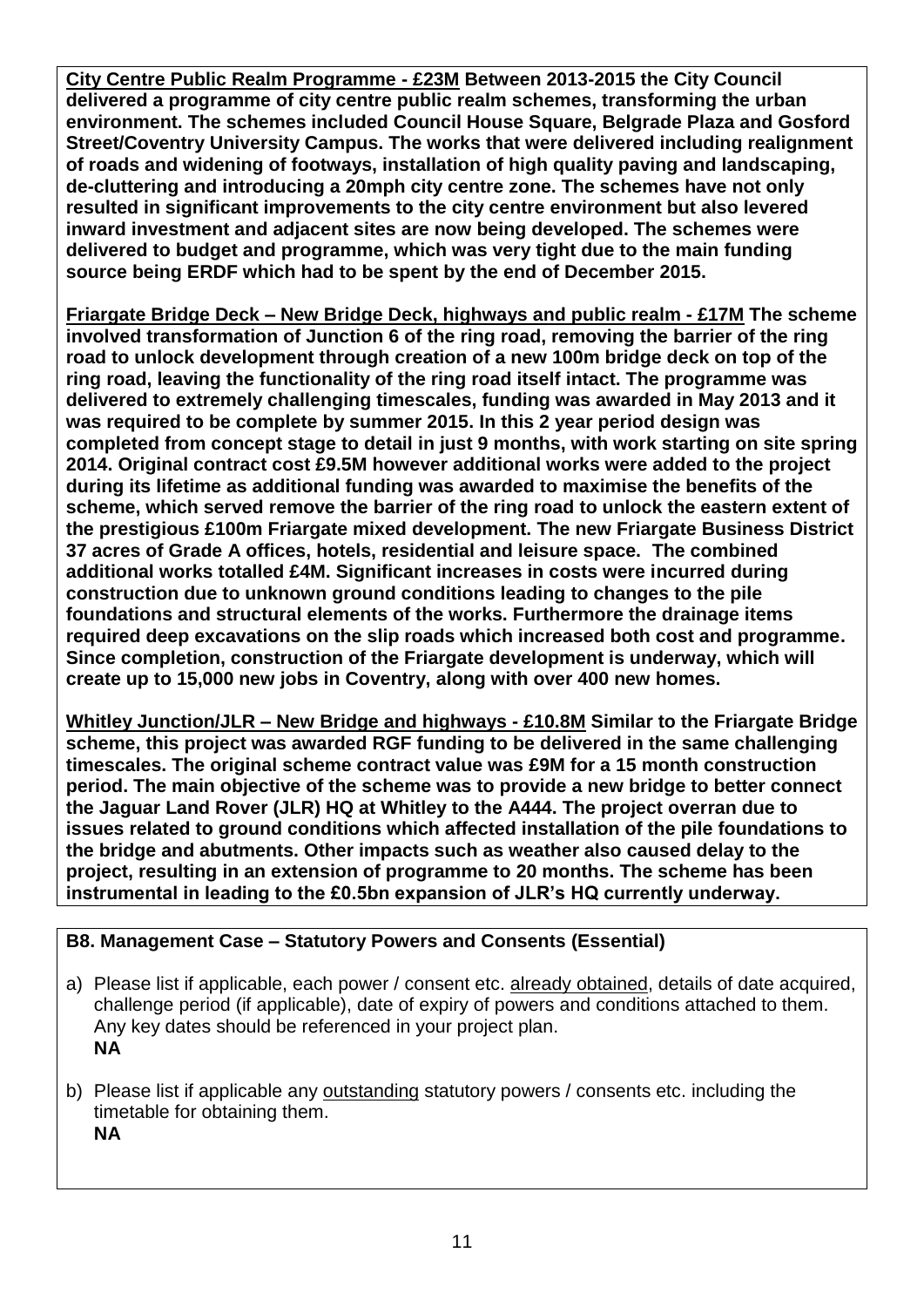#### **B9. Management Case – Governance (Essential)**

Please name those who will be responsible for delivering the project, their roles (Project Manager, SRO etc.) and responsibilities, and how key decisions are/will be made. An organogram may be useful here.

**The project will be delivered by the City Council's Transport Infrastructure team, who have been responsible for the delivery of over £85m major transport projects over the last 5 years under the guidance of a robust governance structure. The SRO is Colin Knight, Director for Transport and Highways. The Project Manager is Ian Lewis, with over 20 years' experience at delivering major transport projects. The detailed design and construction will be subject to procurement under the OJEU compliant WMHA Shared Professional Services Framework and Birmingham City Council Civils Framework, subject to further competition exercises. The project team will be supported by other key functions within the authority, including Highways, Traffic, Finance, Legal, Procurement, Communications and Stakeholder Engagement. The project will be reported to the Authority's Major Transport Projects monthly Board meetings, where key decisions will be made within the delegated authority under the constitution. Progress of the scheme will be regularly reported to Members, including Member for Jobs and Regeneration Cllr Jim O'Boyle, who will have delegated authority to make decisions for major changes. Terms of Reference will be developed, along with detailed programme governance outlining roles and responsibilities.**

**There will be a robust risk management strategy in place to manage the project, key risks will be reported monthly to Project Board.**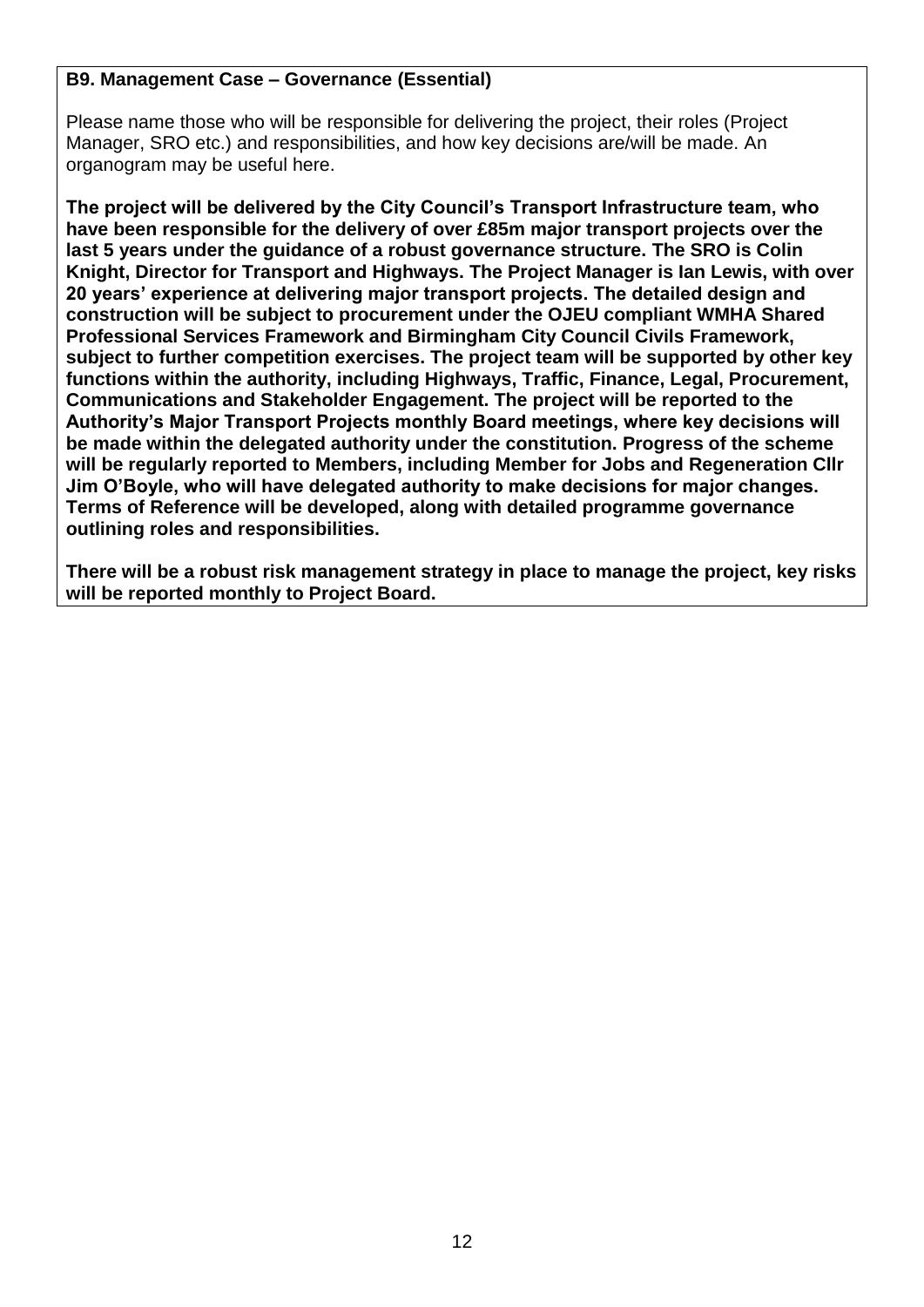## **B10. Management Case - Risk Management (Essential)**

All projects will be expected to undertake a Quantified Risk Assessment (QRA) and a risk register should be included. Both should be proportionate to the nature and complexity of the project. A Risk Management Strategy should be developed that outlines how risks will be managed.

*Please ensure that in the risk / QRA cost that you have not included any risks associated with ongoing operational costs and have used the P50 value.*

| Has a QRA been appended to your bid?                                                            | $\boxtimes$ Yes | <b>No</b> |  |
|-------------------------------------------------------------------------------------------------|-----------------|-----------|--|
| <b>See Annex N</b>                                                                              |                 |           |  |
| Has a Risk Management Strategy been appended to your bid?                                       | $\boxtimes$ Yes | l No      |  |
| See Annex O                                                                                     |                 |           |  |
| Placea provide ovidence on the following points (where applicable) with a limit of 50 words for |                 |           |  |

Please provide evidence on the following points (where applicable) with a limit of 50 words for each:

a) What risk allowance has been applied to the project cost?

**Within the scheme costs for construction and design allowances are provided to define a cost associated with the potential risk to deliver the project. A risk percentage has been added to the construction costs with additional allowances provided for price increases that may occur during the lifespan of the project. See Annex H for further detail on project costs.**

b) How will cost overruns be dealt with?

**There is robust governance in place, the Project Manager is responsible for reporting the financial position to the Board on a monthly basis. Board will take decisions regarding use of the contingency budget if required to deal with any cost overruns.**

c) What are the main risks to project timescales and what impact this will have on cost?

**The main risk to the project timescales will generally be the unforeseen events such as ground conditions, weather and material supply along with completion of the detailed design. Whilst each will have an impact on the scheme cost they can be reduced or controlled by good project management and risk workshops as the scheme develops.**

**Another potentially major risk to project timescales is linked to utilities which can't be quantified until the detailed design has been undertaken and statutory undertakers are able to confirm whether their apparatus is affected. A budget has been allowed for diversion costs, however to mitigate the impact on costs the designer will be required to identify solutions to minimise the impact on services.** 

#### **B11. Management Case - Stakeholder Management (Essential)**

The bid should demonstrate that the key stakeholders and their interests have been identified and considered as appropriate. These could include other local authorities, the Highways England, statutory consultees, landowners, transport operators, local residents, utilities companies etc. This is particularly important in respect of any bids related to structures that may require support of Network Rail and, possibly, train operating company(ies).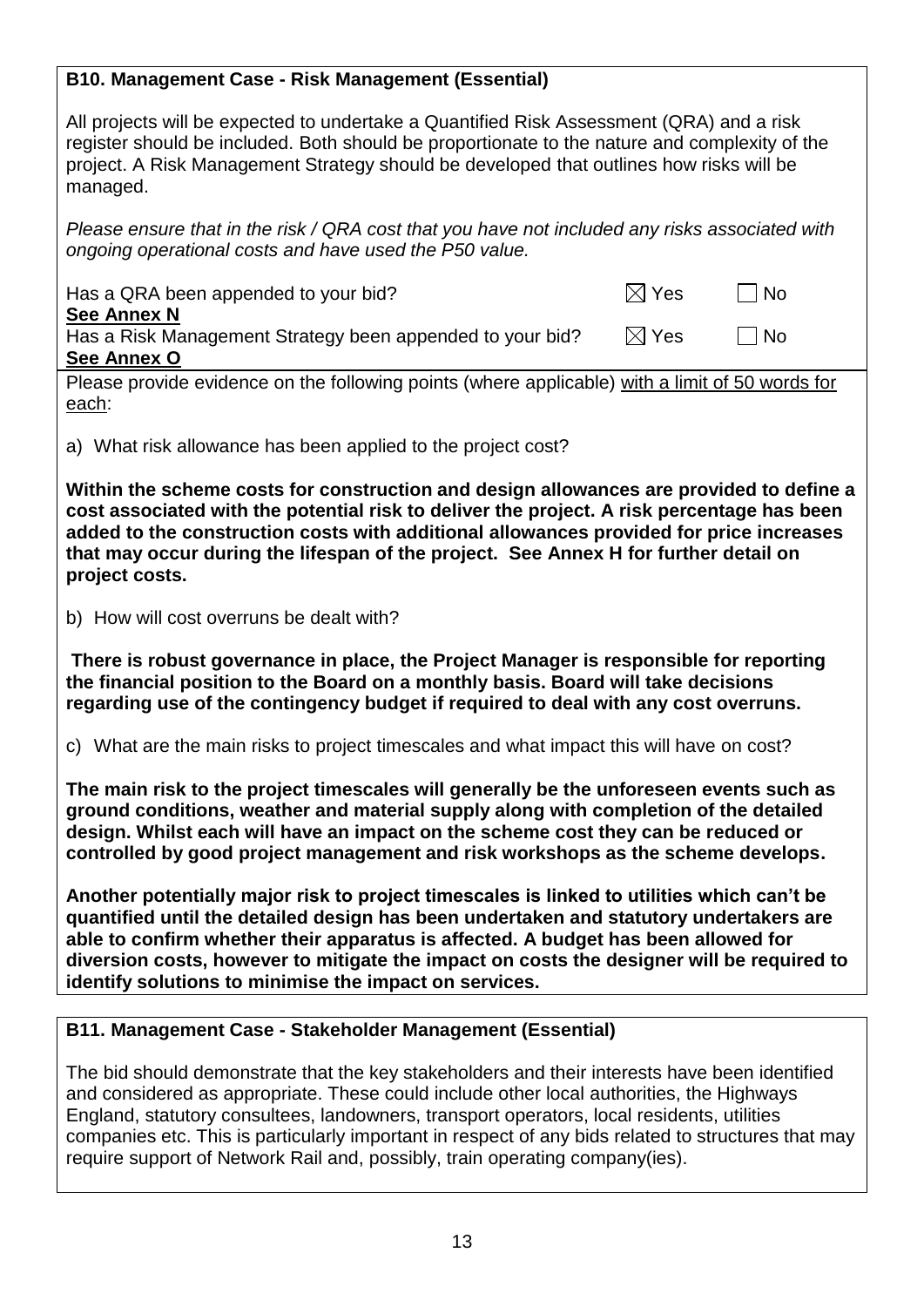| a) Please provide a summary in no more than 100 words of your strategy for managing<br>stakeholders, with details of the key stakeholders together with a brief analysis of their<br>influences and interests.                                                                                                                                                                                                                                               |  |  |  |  |
|--------------------------------------------------------------------------------------------------------------------------------------------------------------------------------------------------------------------------------------------------------------------------------------------------------------------------------------------------------------------------------------------------------------------------------------------------------------|--|--|--|--|
| A robust communications strategy will be developed for this scheme, which includes an<br>action log to capture key communications activities and engagement with stakeholders.<br>Key stakeholders include:<br>1) Bus Operators – some services use this route to and from main bus station Pool<br>Meadow, they have an ability to formally object to traffic regulation orders;<br>2) Local Businesses & Residents - may experience some disruption during |  |  |  |  |
| construction but will benefit post construction from improved accessibility and                                                                                                                                                                                                                                                                                                                                                                              |  |  |  |  |
| connectivity;                                                                                                                                                                                                                                                                                                                                                                                                                                                |  |  |  |  |
| 3) Access Group – will be consulted during design process to ensure pedestrian route<br>is accessible for all:                                                                                                                                                                                                                                                                                                                                               |  |  |  |  |
| 4) Canal Basin Trust – will be consulted during design process, will benefit from                                                                                                                                                                                                                                                                                                                                                                            |  |  |  |  |
| improved connectivity to the city centre;<br>5) Private Developers – adjacent potential development sites set to benefit from the                                                                                                                                                                                                                                                                                                                            |  |  |  |  |
| scheme through increased capacity and connectivity;                                                                                                                                                                                                                                                                                                                                                                                                          |  |  |  |  |
| 6) Road users – may experience some disruption during construction but will benefit<br>from improved capacity post completion.                                                                                                                                                                                                                                                                                                                               |  |  |  |  |
|                                                                                                                                                                                                                                                                                                                                                                                                                                                              |  |  |  |  |
| $\boxtimes$ No<br>b) Can the project be considered as controversial in any way?<br>  Yes<br>If yes, please provide a brief summary in no more than 100 words                                                                                                                                                                                                                                                                                                 |  |  |  |  |
| The previous design for this project was viewed as controversial, however this was<br>mainly due to a proposed one way traffic system and an at-grade pedestrian controlled<br>crossing across the ring road. This scheme removes these elements and addresses the<br>concerns raised at consultation, and provides an option which works well for all<br>stakeholders and users.                                                                            |  |  |  |  |
| c) Have there been any external campaigns either supporting or opposing the project?                                                                                                                                                                                                                                                                                                                                                                         |  |  |  |  |
| $\boxtimes$ No<br>Yes                                                                                                                                                                                                                                                                                                                                                                                                                                        |  |  |  |  |
| If yes, please provide a brief summary (in no more than 100 words)                                                                                                                                                                                                                                                                                                                                                                                           |  |  |  |  |
| d) For large projects only please also provide a Stakeholder Analysis and append this to your<br>application.                                                                                                                                                                                                                                                                                                                                                |  |  |  |  |
| $\boxtimes$ N/A<br>$\vert$ $\vert$ No<br>Has a Stakeholder Analysis been appended?<br>  Yes                                                                                                                                                                                                                                                                                                                                                                  |  |  |  |  |
| e) For large projects only please provide a Communications Plan with details of the level of<br>engagement required (depending on their interests and influence), and a description of how<br>and by what means they will be engaged with.                                                                                                                                                                                                                   |  |  |  |  |
| $\boxtimes$ N/A<br>No<br>Has a Communications Plan been appended?<br>Yes                                                                                                                                                                                                                                                                                                                                                                                     |  |  |  |  |
|                                                                                                                                                                                                                                                                                                                                                                                                                                                              |  |  |  |  |
|                                                                                                                                                                                                                                                                                                                                                                                                                                                              |  |  |  |  |

#### **B12. Management Case – Local MP support (Desirable)**

e) Does this proposal have the support of the local MP(s);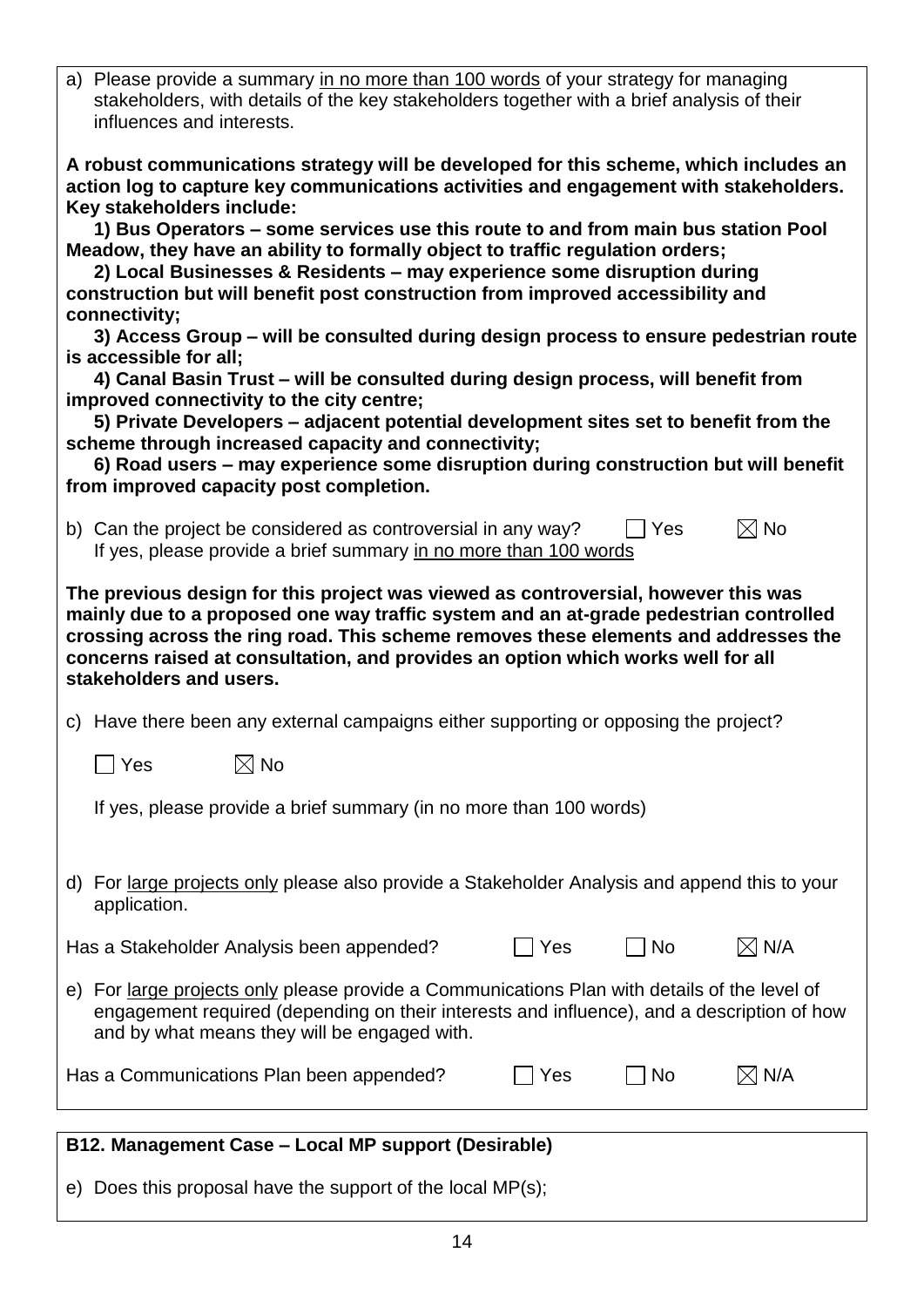| Name of MP(s) and Constituency<br>1 Colleen Fletcher MP (Coventry North East) | Yes        | l No                      |  |
|-------------------------------------------------------------------------------|------------|---------------------------|--|
| 2 Geoffrey Robinson MP (Coventry North West)                                  | $\Box$ Yes | $\overline{\mathsf{N}}$ o |  |
| 3 James Cunningham MP (Coventry South)                                        | $\Box$ Yes | No                        |  |
|                                                                               |            |                           |  |

**Annex P** CCC have contacted MPs post-election, MPs are aware of the schemes and letters of support have been requested which we aim to supply by the deadline of submissions to DfT.

#### **B13. Management Case - Assurance (Essential)**

We will require Section 151 Officer confirmation (Section D) that adequate assurance systems are in place.

Additionally, for large projects please provide evidence of an integrated assurance and approval plan. This should include details of planned health checks or gateway reviews. **NA**

# **SECTION C – Monitoring, Evaluation and Benefits Realisation**

**C2.** Please set out, in no more than 100 words, how you plan to measure and report on the benefits of this project, alongside any other outcomes and impacts of the project.

**Traffic surveys, pedestrian and cycle counts, and bus surveys looking at journey times and patronage will be undertaken prior to works commencing and post completion to measure the benefits brought about by improved connectivity. Surveys will also be undertaken of footfall and visitor spend at the Canal Basin prior to and post completion to evidence the impact of the scheme. Further benefits will be measured through monitoring of planning applications on the identified development plots in this area, along with construction projects prior to and post completion. Data will be captured on an annual basis for 5 years post completion, and an annual report will be completed to capture the data.**

*A fuller evaluation for large projects may also be required depending on their size and type.*